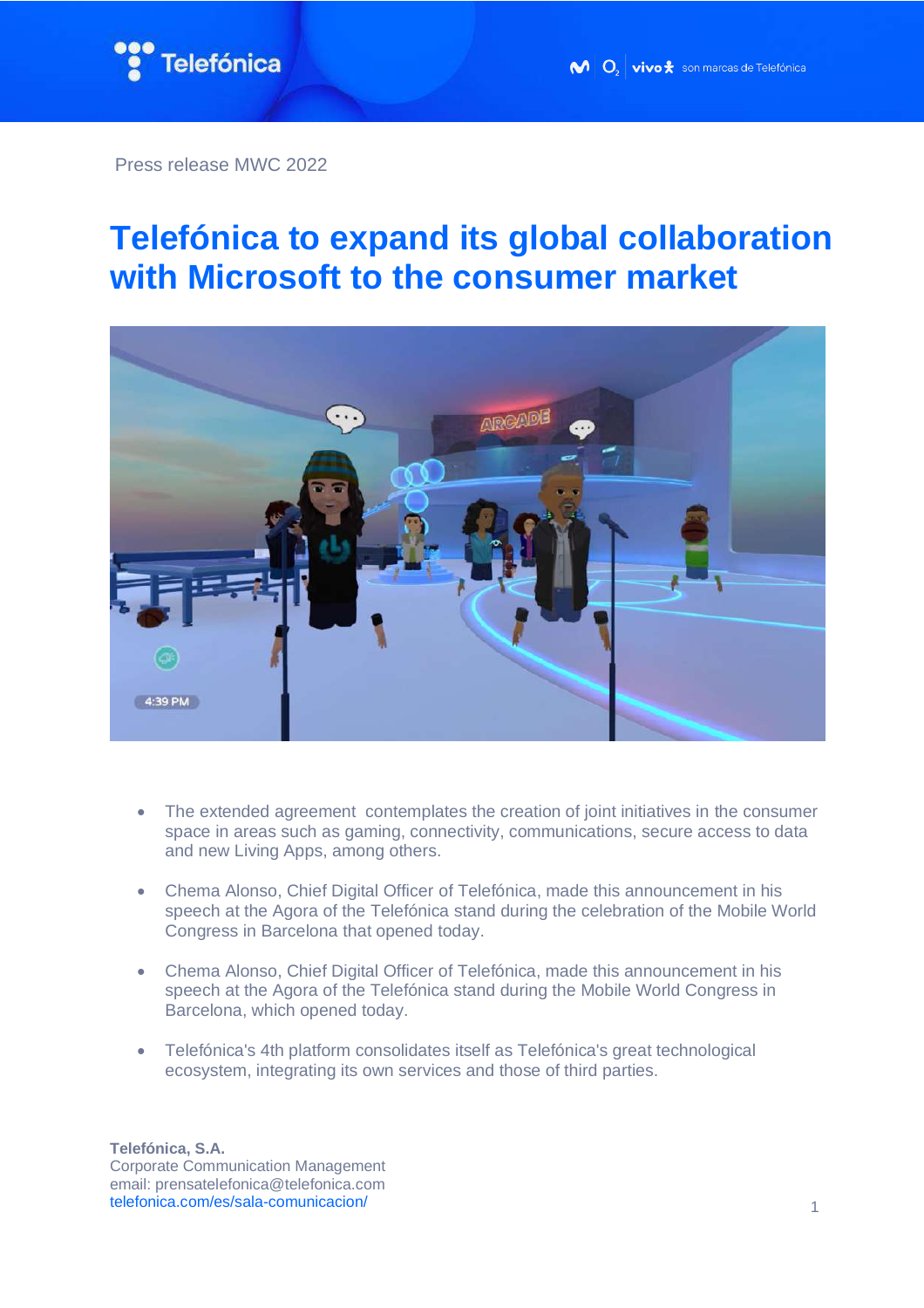**Barcelona, February 28**, **2022.-** Telefónica today announced the expansion of its global strategic relationship with Microsoft to focus on accelerating the creation of joint initiatives in the consumer market. The initiatives contemplate the development and commercialization of new proposals and solutions for the home, based on the advanced network capabilities of Telefónica and its technological platforms in different markets. The agreement extends Telefonica's collaboration with Microsoft which has been focused mainly on confidential computing initiatives for the business and public sector segment, digital transformation and connectivity.

Chema Alonso (Chief Digital Officer at Telefónica) made this announcement during his speech at Telefónica stand on the first day of the Mobile World Congress (MWC) that opened today.

Another area of collaboration the companies are exploring is *gaming*, to increase the existing collaboration in markets such as Spain, where last year the launch of [Xbox](https://www.telefonica.com/es/sala-comunicacion/movistar-se-adentra-en-la-industria-de-los-videojuegos-de-la-mano-de-xbox/)  [Game Pass Ultimate](https://www.telefonica.com/es/sala-comunicacion/movistar-se-adentra-en-la-industria-de-los-videojuegos-de-la-mano-de-xbox/) was announced, and the commercialization of [Xbox consoles](https://www.movistar.es/particulares/gaming/xbox-s-series) as part of the offer of Movistar Fusion. Telefónica will also value opportunities in this field in other markets where the company is present.

Telefónica is also looking to extend the use of Microsoft 365 to other markets where it has a presence, after the [agreement reached last year with Vivo in Brazil,](https://news.microsoft.com/pt-br/features/vivo-e-a-primeira-operadora-das-americas-a-oferecer-assinatura-mensal-do-microsoft-365-a-seus-clientes/) which became one of the first operators in South America to offer a monthly subscription to Microsoft 365. In addition, the new alliance plans to facilitate access to select LinkedIn Learning content on Telefónica's Movistar Plus+ television platform.

The expansion of the communications capabilities of Movistar Home with the integration of Microsoft Teams will be evaluated, turning the Telefónica device into the home communications center. This will enable users to connect to video conferences and make calls through Teams easily using the device screen and with voice commands with the help of **Aura.** 

Another of the lines of collaboration will be to provide Telefónica users with more secure, and controlled access to data and work on initiatives to increase the security of products and services supported by Telefónica's fourth platform and Microsoft data services. Telefónica is also looking to run joint commercial and marketing initiatives on Surface devices in Telefónica's markets in Europe.

Chema Alonso commented in his presentation: "We celebrate reaching a new level of collaboration in our strategic relationship with Microsoft to generate new opportunities and expand existing ones in the consumer, digital home and innovation space".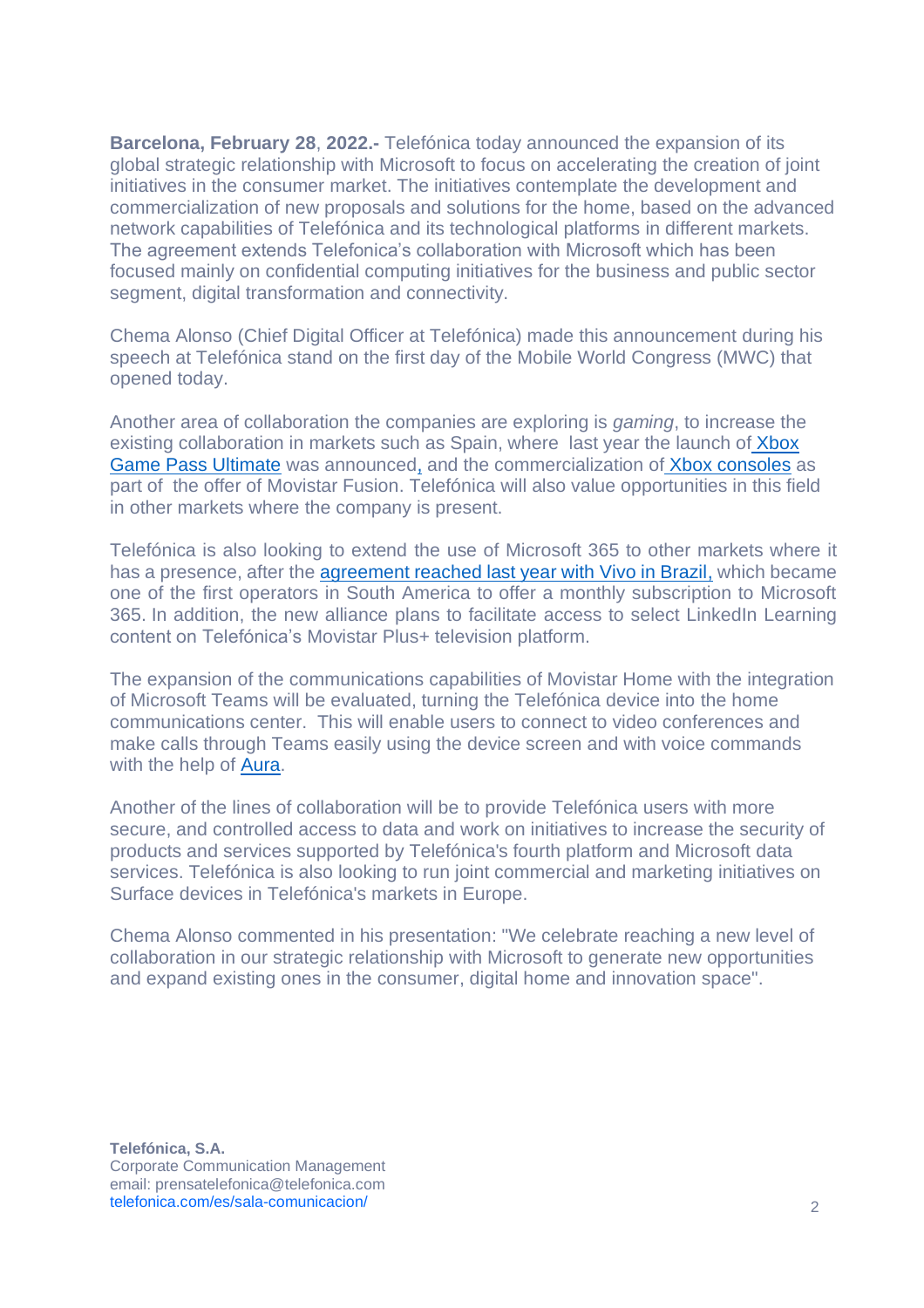## **4th Platform, the basis of Telefónica's technology ecosystem**

In 2017 Telefónica announced at MWC the creation of its 4th Platform, now renamed Telefónica Kernel, the digital ecosystem on which Telefónica's digital transformation is based and which provides the standardised and unified information necessary for the operation of applications, services, platforms and communication channels with the company's customers. There are currently almost 600,000 million standardised records, records of all types to be used by AI algorithms. It also receives more than 1.5 billion monthly requests for information.

During his presentation, Chema Alonso highlighted several initiatives that have been created around it and the excellent connectivity offered by Telefónica. The entire digital home ecosystem that the company has created is based on them, a broad ecosystem of devices (UHD set-top box, Movistar Plus+ and Movistar Home, ,) and services, not only communications (Zoom and Teams integrated into Movistar Home), but also leading services for managing the line (Mi Movistar), connectivity control (Smart WiFi), cloud storage (Movistar Cloud), gaming (Xbox Game Pass Ultimate) and music (MovistarMúsica), etc.

One of the keys to Telefónica's digital home is its Movistar Plus+ television platform, which features original productions and the best premium content, as well as the integration of partners such as Netflix, Disney+, Prime Video and DAZN, among others. In addition, Movistar Plus+ has transformed conventional TV into a large window of new digital experiences for customers and an innovative point of sale for companies thanks to the Living Apps. These are applications for television with a wide range of proposals in terms of TV-Commerce with agreements, among others, with Amazon or Rakuten, which have their own applications; edutainment with the Movistar Campus training proposal or the aforementioned upcoming application for Linkedin; social media with Living Apps exclusive to TikTok or Twitter; gaming, with a Living App for Fortnite and video podcasts or podcasts with outstanding Living Apps such as iVoox, Podimo or Apps with exclusive content of their own.

## **Future innovation in virtual spaces**

Looking to the future and the coming technological tsunami, Chema Alonso presented some of the keys that Telefónica is working on in the field of innovation, virtual reality and the metaverse. One of them is the development of a collaborative virtual innovation laboratory aimed at Telefónica professionals, startups, entrepreneurs and other agents of the innovation ecosystem that will form part of Telefónica's Innovation and Talent Hub.